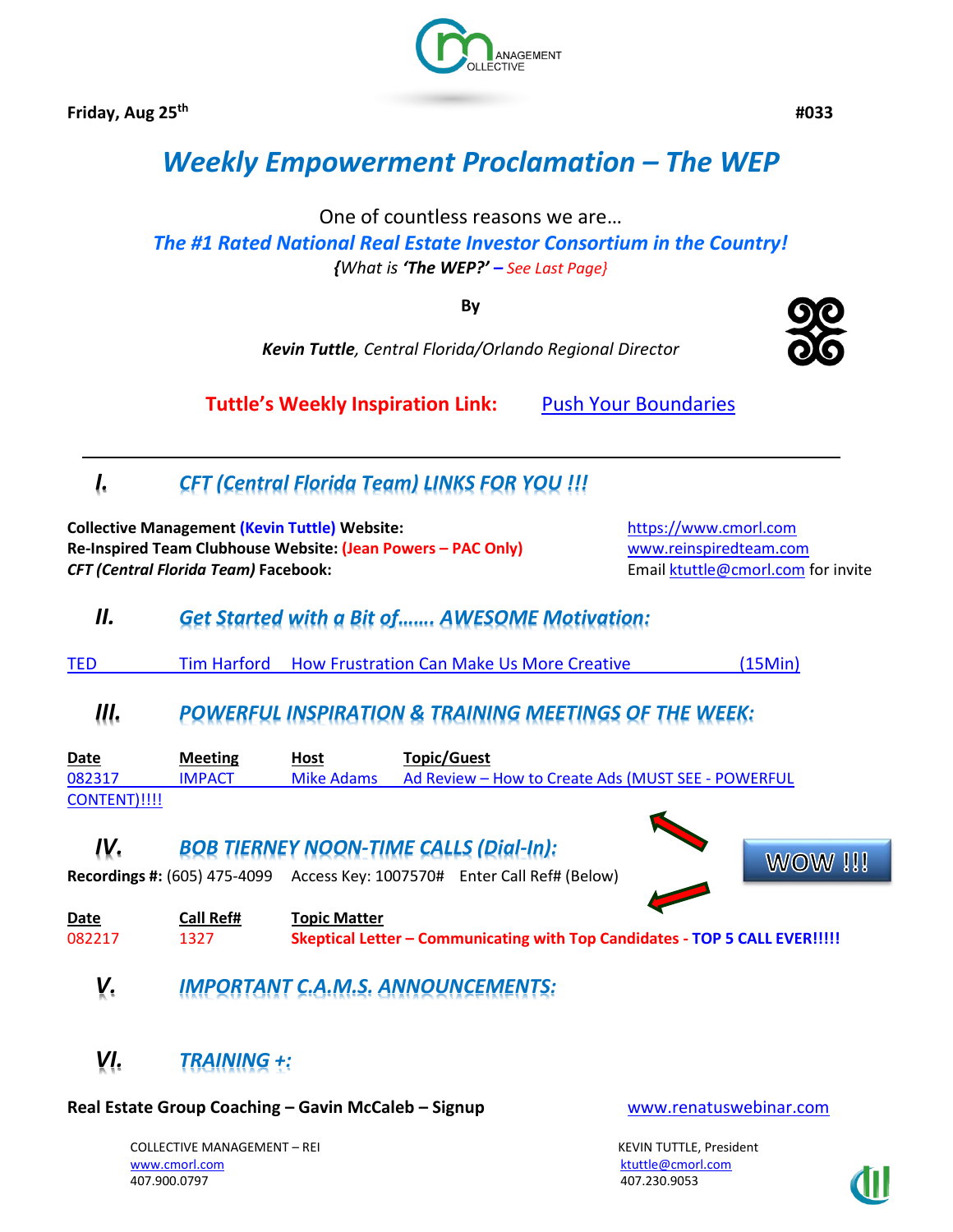

#### **Real Estate Group Coaching – Gavin McCaleb – Weekly Agenda:** [webinardocs.com](http://webinardocs.com/) *(Copy & Paste)*

# *TEAM ELEVATE (Jon O'Neal, Sandy, UT) TRAINING / PRE-RECORDED*

- [Jon O'Neal's 4 Pillars of Wealth](http://elevateyourinvesting.com/4pillars/)
- [Michael Huggins Debt Reduction](http://elevateyourinvesting.com/DebtReductionIntro/)

# *VII. MARKETING DOCUMENTS:*

[Renatus IOS Flyer](https://www.dropbox.com/s/3ahzkcphjk3mkou/RenatusIOSFlyer.pdf?dl=0) [Cash Recovery Party Presentation Deck \(Scooty\)](https://drive.google.com/file/d/0B1ttFL_DNQgZZXBOb0FOWTRseUk/view)

### *VIII. LINKS TO SHARE WITH CANDIDATES: (Increase Exposures)*

- [Renatus Education Overview and All Curriculum](http://www.myrenatus.com/)
- [Renatus IOS](http://www.iqinvestments.com/renatusios) **(30 Min Overview)**
- Renatus IOS [Sourcing Deals](http://www.iqinvestments.com/renatusios/sourcing-deals-with-renatus-ios/) **(1.5 Hours – Detailed Usage)**

#### **Cash Recovery Party Intro's (5 Min Mark Kohler Previews)**

- o [Kids on Payroll](https://vimeo.com/223545158)
- o [Why Real Estate](https://vimeo.com/223704825)
- *IX. BUILDING FOR EVENTS:*

# **CENTRAL FLORIDA / ORLANDO –**

- o **(Holds 90+ People)**
- **Every Thursday Evening 7pm Central Florida Corporate Introduction Meetings**
	-
- **September 22nd & 23rd**
	- o **REAL ESTATE INTENSIVE Matt Sorenson** 
		- **Self-Directed Investing**

# **CHICAGO –**

- **August 26th**
	-

o **REAL ESTATE INTENSIVE Renatus Fix & Flip Instructor – Kendal Scott**

- **Getting your Real Estate Business off the Ground!!!**
- 

# • **September 8 & 9th Build for Chicago Regional**

COLLECTIVE MANAGEMENT – REI KEVIN TUTTLE, President [www.cmorl.com](http://www.cmorl.com/) [ktuttle@cmorl.com](mailto:ktuttle@cmorl.com) ktuttle@cmorl.com ktuttle@cmorl.com 407.900.0797 407.230.9053

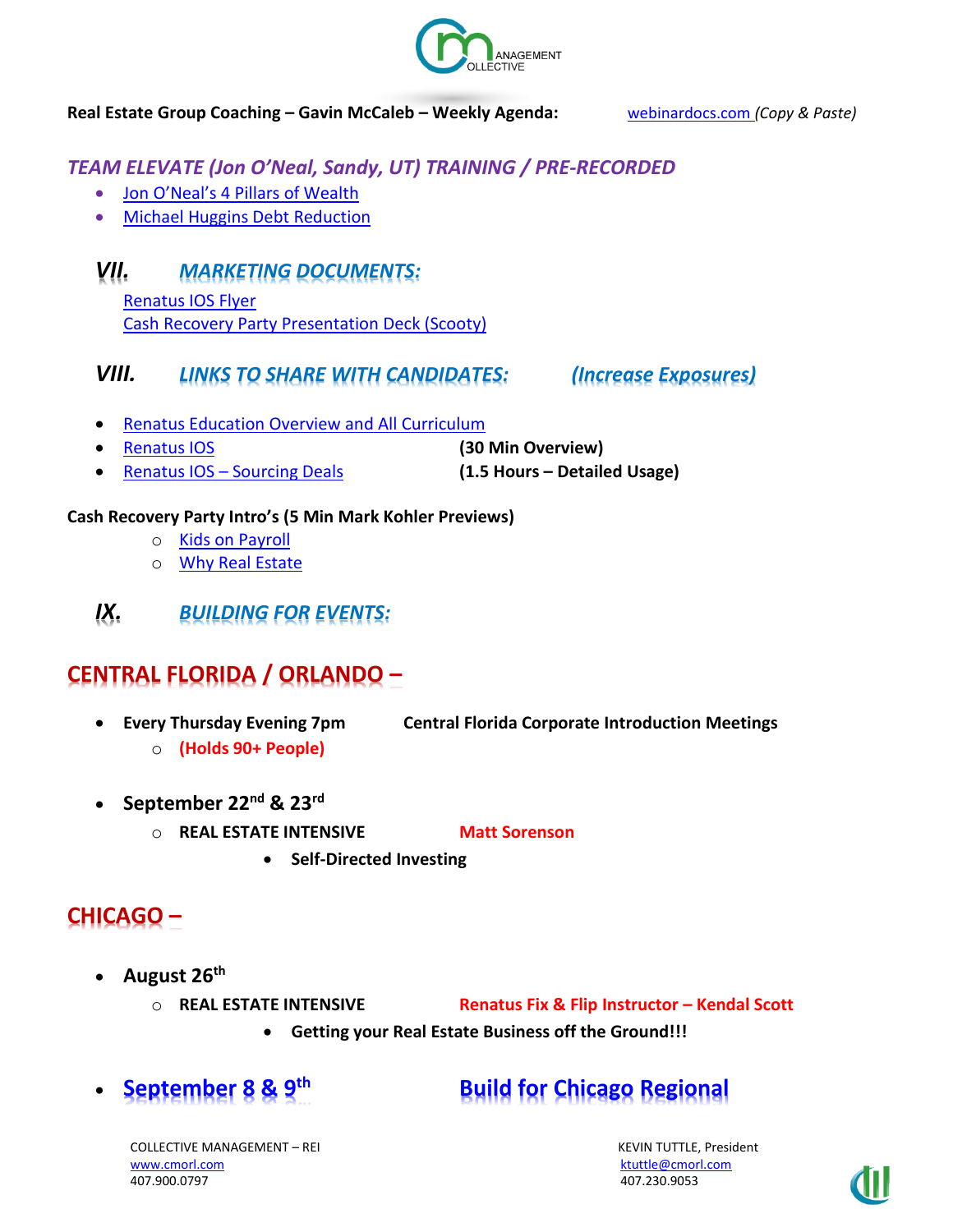

- **September 22nd & 23rd**
	- o **REAL ESTATE INTENSIVE Matt Sorenson** 
		- **Self-Directed Investing**

# **ATLANTA –**

# **September 15 & 16th Build for Atlanta Regional**

- **NUMEROUS CFT Members are going –** *Can You Say… "Road Trip!"*
- *X. HISTORIC GREATNESS – IMA TRAINING (MUST HEAR / SEE for ALL IMAs)*

### **IMA TRAINING (CATEGORIZED): (DO NOT SEND TO CANDIDATES)**

#### **GETTING STARTED:**

| <b>TRAINING</b> | <b>Scott Rowe</b>           | <b>Mash the Gas</b>                                               |
|-----------------|-----------------------------|-------------------------------------------------------------------|
| 030917          | <b>IMPACT/Hugh Zaretzky</b> | Spring Training - Get in the GAME!!!                              |
| 011717          | <b>IMPACT/Scott Rowe</b>    | Showcase Possibilities & Results - Showing Value                  |
| 060517          | <b>IMPACT/Scooty</b>        | Selling Exposures (CRP & SSs) - Powerful (New & Old Markets)      |
| 061917          | <b>IMPACT/Scott Rowe</b>    | Sell what THEY could be doing! - (Top 10 IMPACT of All Time)      |
| 051717          | <b>IMPACT/Mike Adams</b>    | <b>TAPP System Part I</b>                                         |
| 052417          | <b>IMPACT/Mike Adams</b>    | TAPP Part II - #1 Pain Point of IMA's & Predictable Flow of Leads |
| 053117          | <b>IMPACT/Mike Adams</b>    | <b>TAPP Part III</b>                                              |
| 082317          | <b>IMPACT/Mike Adams</b>    | Ad Review - How to Create Ads (MUST SEE - POWERFUL) !!!!          |

#### **LEAD GENERATION:**

| 053017 | <b>IMPACT/Scott Rowe</b>       | Email Ad to send out to potential email lists.                     |
|--------|--------------------------------|--------------------------------------------------------------------|
| 060117 | <b>IMPACT/JC Williams</b>      | <b>Massive NEW LEAD Generation System - Restaurant Table Tents</b> |
| 061517 | <b>IMPACT/Christion Sadler</b> | Maximizing Facebook for Referrals Pt. 1                            |
| 062217 | <b>IMPACT/Christion Sadler</b> | <b>Maximizing Facebook for Referrals Pt. 2</b>                     |
| 072717 | <b>IMPACT/Nate Lambert</b>     | <b>Sell Yourself</b>                                               |
| 080117 | <b>IMPACT/Tamara Book</b>      | Local Networking - Capitalizing on Events                          |

#### **MANAGING BUSINESS:**

| 022817 | <b>IMPACT/Scott Rowe</b>   | How-To: Meetings – Setting up & Managing                          |
|--------|----------------------------|-------------------------------------------------------------------|
| 031517 | <b>IMPACT/Scott Rowe</b>   | Attitude Meeting - Self Awareness - OWN ALL RESULTS               |
| 041817 | <b>IMPACT/Scooty</b>       | Complete Process - Selling Exposures (Not Renatus) - Fantastic!!! |
| 051817 | <b>IMPACT/Mike Huggins</b> | Rapid Fire Questions - Powerful for EVERYONE!!! - Top 10!!!       |
| 052517 | <b>IMPACT/Jon O'Neal</b>   | Fortune Favors the Bold! - Intense Training                       |

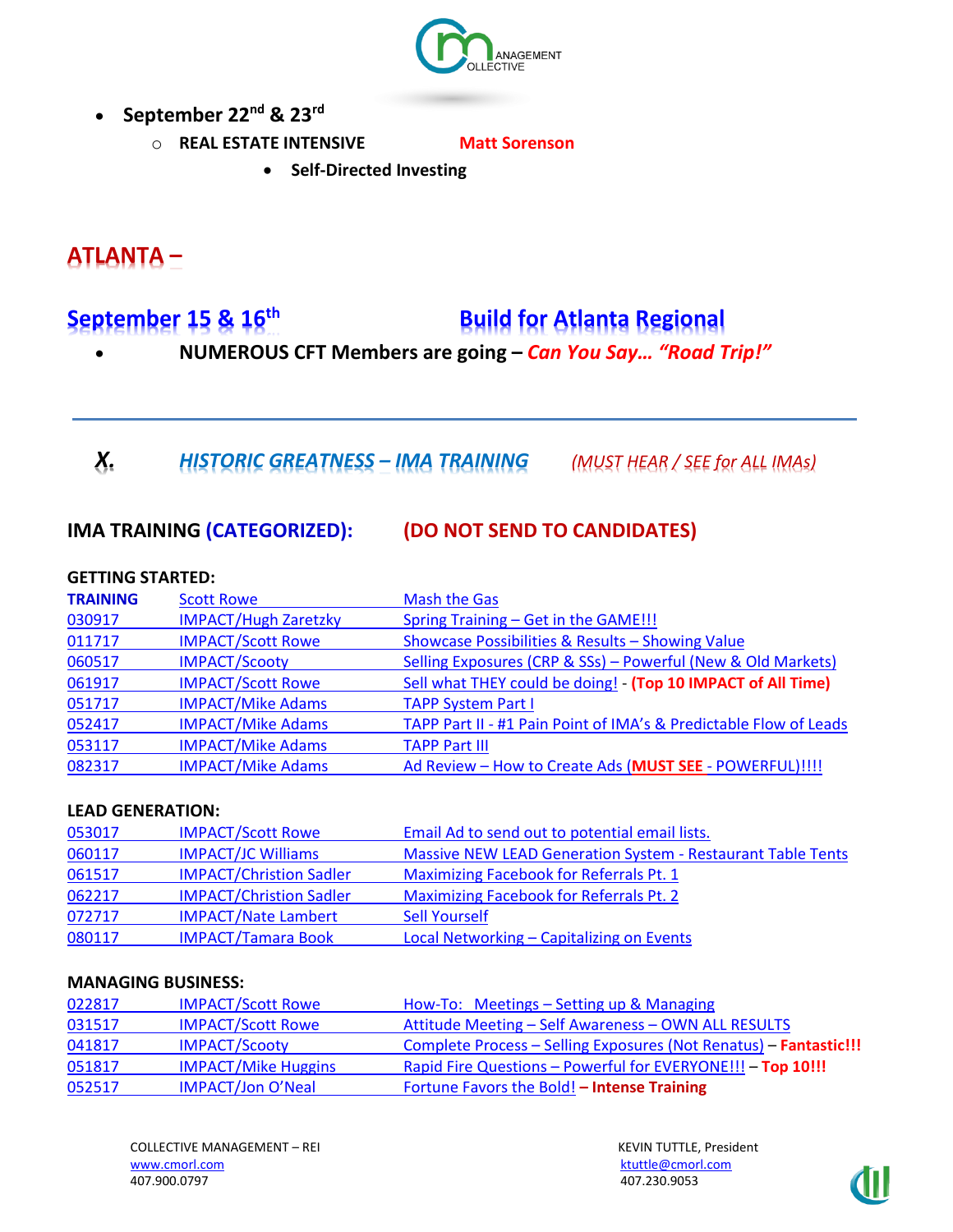

#### **CLOSING:**

| 021317 | <b>IMPACT/Scott Rowe</b>            | $\textsf{Closing} - \textsf{Part}$                        |
|--------|-------------------------------------|-----------------------------------------------------------|
| 021417 | <b>IMPACT/Scott Rowe</b>            | $\textsf{Closing} - \textsf{Part} \, \textsf{II}$         |
| 021517 | <b>IMPACT/Scott Rowe</b>            | $\textsf{Closing} - \textsf{Part}$ III                    |
| 041217 | <b>IMPACT/Daniel &amp; Sam Kwak</b> | Illustrating R-IOS to Close Business - WOW!!! Powerful!!! |
| 060717 | <b>IMPACT/Scooty</b>                | Closing – Approach, Questions & Objections                |

#### **EVENT TRAINING:**

| 010917          | <b>IMPACT/Scott Rowe</b> | <b>Cash Recovery Party Present</b>                                       |
|-----------------|--------------------------|--------------------------------------------------------------------------|
| <b>TRAINING</b> | <b>Scott Rowe</b>        | Cash Recovery Party – Step by Step                                       |
| 041917          | <b>IMPACT/Bobby T</b>    | <b>Executing Property Tours</b>                                          |
| 050117          | <b>IMPACT/Scott Rowe</b> | How to Schedule and Promote Super Saturday (Including Simulcast)         |
| 050217          | <b>IMPACT/Scott Rowe</b> | <b>Running Super Saturday's in Local Market (Including Simulcast) II</b> |

#### **BUILDING NEW MARKETS:**

| 030617          | <b>ScottRowe</b> | Austin Guests – Take Your Power Back (Launching a New Market)  |
|-----------------|------------------|----------------------------------------------------------------|
| <b>TRAINING</b> | Scooty           | (Chi) Live Follow-Up: (For Training ONLY - DO NOT SEND OUT)    |
| <b>TRAINING</b> | Jean Powers      | Team Re-Inspired - Develop a CLEAR Path for Building Your Team |

#### **LEVEL 2 TRAINING (L2T) – PRESENTERS:**

| 062617 | <b>IMPACT</b> | Scooty | Putting The Pieces Together                                         |
|--------|---------------|--------|---------------------------------------------------------------------|
| 062717 | <b>IMPACT</b> | Scooty | <b>Live Intro Meeting Training - (L2T) (Presenters Must See)</b>    |
| 062817 | <b>IMPACT</b> | Scooty | Intro Train#2 – Nate's FB – Crash Proof (L2T) (Presenters Must See) |

#### **ADDITIONAL (TOPIC SPECIFIC) TRAINING:**

**TRAINING** Bill Oehme How to Recruit Realtors **TRAINING** Bill Oehme [Accelerated Debt Reduction](https://www.youtube.com/watch?v=AqkrR3J-8X4&feature=youtu.be) – Velocity Banking - Strategy **TRAINING** IMPACT Jon O'Neal [Velocity Banking](http://bdg.adobeconnect.com/puini8xct97e/) – A Closing Tool **ELEVATE "4 Pillars of Wealth" MEETING…** [\(www.epicplanwebinar.com\)](http://www.epicplanwebinar.com/)

#### **BOB TIERNEY NOON-TIME CALLS (CATEGORIZED):**

**Recordings #:** (605) 475-4099 Access Key: 1007570# Ref#: *SEE SHEET*

| Call Ref# | Category                           | <b>Topic Matter</b>                                                           |                                |  |
|-----------|------------------------------------|-------------------------------------------------------------------------------|--------------------------------|--|
|           | <b>GETTING STARTED:</b>            |                                                                               |                                |  |
| 1249      | <b>RE &amp; Mkting:</b>            | Bridging the Gap - Getting Started in RE & Marketing (Must Hear - ALL IMAs)   |                                |  |
| 1271      | <b>RE &amp; Mkting:</b>            | Marketing & Real Estate - Generating Income Immediately (GREAT for NEW Peeps) |                                |  |
| 1302      | <b>RE &amp; Mkting:</b>            | Understanding Your Plan – Making $1st$ \$1M with Renatus (The BHAG)           |                                |  |
| 1266      | <b>RE &amp; Mkting:</b>            | 3 Keys for Getting Started - GREAT Rookie Getting Started Meeting             |                                |  |
| 1297      | <b>Marketing Lvl 1:</b>            | <b>Lead Generation</b>                                                        | (Fantastic Level 1 Training)   |  |
| 1200      | <b>Marketing Lvl 1:</b>            | "Becoming a Good Question Asker"                                              | (TOP 5 ALL TIME)               |  |
|           | <b>COLLECTIVE MANAGEMENT - REI</b> |                                                                               | <b>KEVIN TUTTLE, President</b> |  |
|           | www.cmorl.com                      |                                                                               | ktuttle@cmorl.com              |  |
|           | 407.900.0797                       |                                                                               | 407.230.9053                   |  |

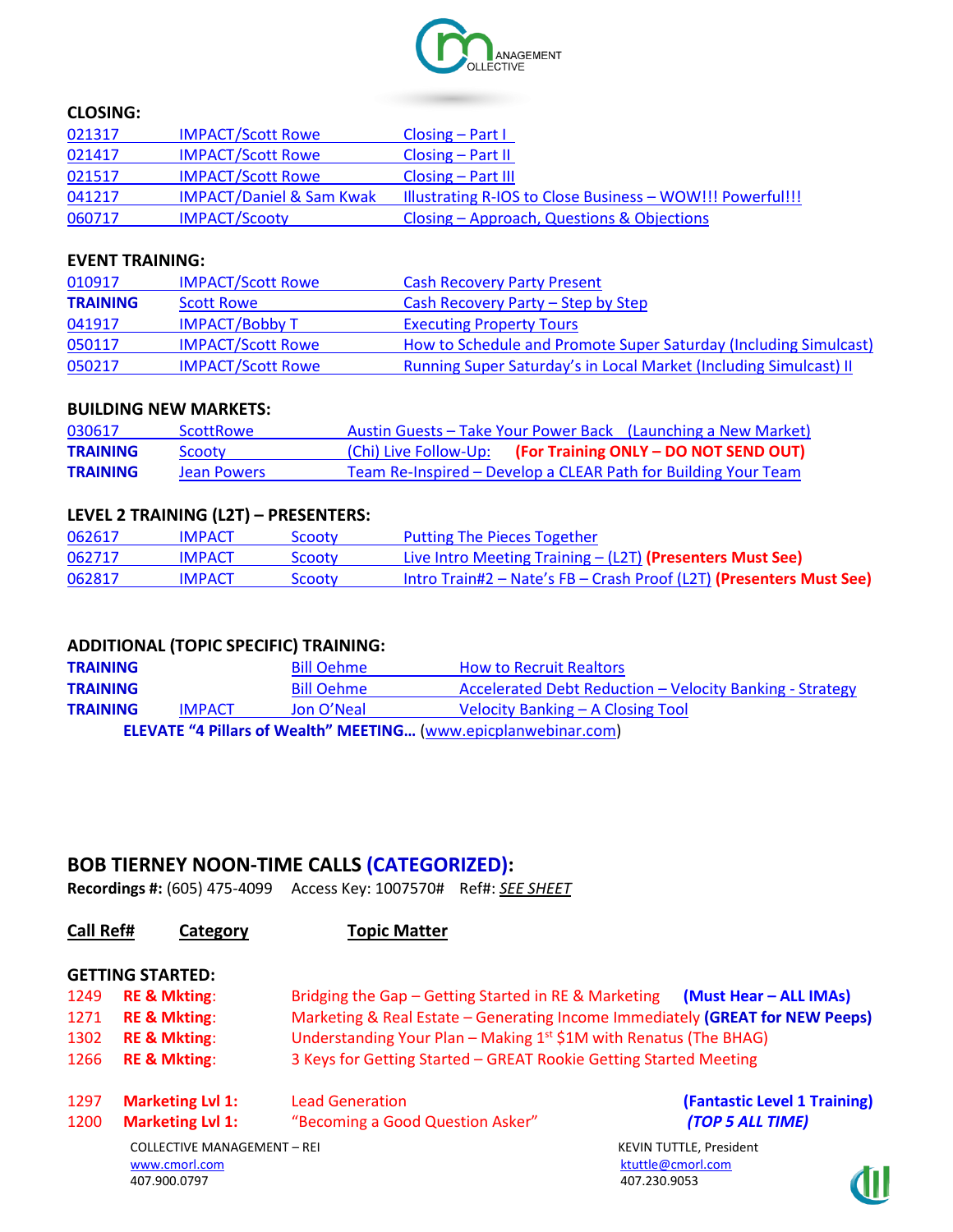

| 1204 | <b>Marketing Lvl 1:</b> | <b>Script and Roll Playing</b>                                             |
|------|-------------------------|----------------------------------------------------------------------------|
| 1216 | <b>Marketing Lvl 1:</b> | <b>Being Genuine and Authentic</b>                                         |
| 1217 | <b>Marketing Lvl 1:</b> | Being Genuine and Authentic (Cont.)                                        |
| 1238 | <b>Marketing Lvl 1:</b> | Qualification Process with Candidates - Recruiting Up/Finding Quality      |
| 1295 | <b>Marketing Lvl 1:</b> | Roll Play Cold Calls for Mtg Brkers & RE Agents for Live Training - WOW!!! |
| 1293 | <b>Marketing Lvl 1:</b> | Setting Appointments - Engaging with Candidate - POWERFUL!!!               |
| 1256 | <b>Marketing Lvl 1:</b> | Covering the Truth behind the Nouveau Riche Story                          |

#### **MANAGING BUSINESS:**

| 1181 | <b>RE Training:</b>     | Setting Up Business & Getting Started with Business Credit                      |  |  |
|------|-------------------------|---------------------------------------------------------------------------------|--|--|
| 1225 | <b>RE Training:</b>     | Deal with Probate Homes & Navigate the System                                   |  |  |
| 1234 | <b>RE Training:</b>     | Wholesaling - Short Sales - Subject To - Stop Foreclosure                       |  |  |
| 1245 | <b>RE Training:</b>     | Speaking with Prospective Sellers (From Ad Response - Probate)                  |  |  |
| 1323 | <b>RE Training:</b>     | RE: Wholesaling Techniques - (Rookie vs. Experienced) - GREAT RE MEETING        |  |  |
| 1221 | <b>Marketing Lvl 2:</b> | (CRP / Ads / Boat&CarShows / Stay@Home Moms!)                                   |  |  |
| 1241 | <b>Marketing Lvl 2:</b> | Become a Renatus Success - Time Management - Make a Decision                    |  |  |
| 1246 | <b>Marketing Lvl 2:</b> | Special Guest: Why Joined Renatus (IMPRESSIVE STANCE - MUST HEAR)               |  |  |
| 1259 | <b>Marketing Lvl 2:</b> | The CREATION OF YOUR AVATAR MUST HAVE TRAINING!                                 |  |  |
| 1260 | <b>Marketing Lvl 2:</b> | The Avatar - Learn how to Create Marketing Copy - (MUST HEAR!!!)                |  |  |
| 1267 | <b>Marketing Lvl 2:</b> | Income Generating Activities - DON'T MISS the LAST 15Min - Roll Play! ***       |  |  |
| 1284 | <b>Marketing Lvl 2:</b> | <b>GUEST:</b> Ben Velletta $-1$ on 1 Conversations for Renatus $-$ Roll Playing |  |  |

**CLOSING:**

| 1274 | <b>Marketing Lvl 2:</b> | The Art of Overcoming Objections    |                                                                            |
|------|-------------------------|-------------------------------------|----------------------------------------------------------------------------|
| 1287 | <b>Marketing Lvl 2:</b> |                                     | Closing Business - Make \$1M in Marketing - GOLDEN NUGGETS!!! (MUST HEAR!) |
| 1296 | <b>Marketing Lvl 2:</b> | <b>Conversations After Workshop</b> | (Top 10 Training/Roll Play - MUST HEAR!)                                   |

**Marketing Lvl 2: Skeptical Letter – Communicating with Top Candidates - TOP 5 CALL EVER!!!!!**

#### **EVENT TRAINING:**

| 1279 Marketing Lvl 2: | <b>Building for Events</b> - Open, Honest & Forthright - Outside the Box Marketing *** |
|-----------------------|----------------------------------------------------------------------------------------|
| 1287 Marketing Lvl 2: | Closing Business - Make \$1M in Marketing - GOLDEN NUGGETS!!!                          |

#### **PERSONAL DEVELOPMENT:**

| 1209 | <b>Pers. Devlp:</b> | Guest Speaker - "Raising Your Deserve Level"                                   |  |
|------|---------------------|--------------------------------------------------------------------------------|--|
| 1239 | Pers. Devlp:        | Prospecting / Setting Goals / Inspiration<br>(TOP 5 ALL TIME)                  |  |
| 1250 | Pers. Devlp:        | (Must Hear - ALL IMAs)<br>Special Guest - Authentic Self - Myth of Failure     |  |
| 1258 | <b>Pers. Devlp:</b> | GUEST: Ben Velletta - Top 10 Traits of 7-Figure Earners                        |  |
| 1278 | <b>Pers. Devlp:</b> | Like-Minded: Who do you want on your team? Dig-In & Decide! Inspire! - POWER!! |  |
| 1285 | Pers. Devlp:        | Struggling with Confidence - Immensely Important Call - For EVERYONE!          |  |
| 1292 | Pers. Devlp:        | Share Vulnerability - "Strength in Humility" - Show Ratio to Invited Meetings  |  |
|      |                     | {Brian Meara Letter}                                                           |  |
| 1319 | Pers. Devlp:        | Do NOT be a 'VICTIM OF CIRCUMSTANCE"<br>(Dwennimmen - Symbol @ Top)            |  |

# *XI. TED TALKS – INSPIRATION: (CFT Leadership Favorites) (5 – 20Min)*

#### **MARKETING / RE SALES TRAINING:** *(IMA's in Training MUST SEE ALL)*

COLLECTIVE MANAGEMENT – REI KEVIN TUTTLE, President [www.cmorl.com](http://www.cmorl.com/) [ktuttle@cmorl.com](mailto:ktuttle@cmorl.com) ktuttle@cmorl.com ktuttle@cmorl.com ktuttle@cmorl.com

407.230.9053

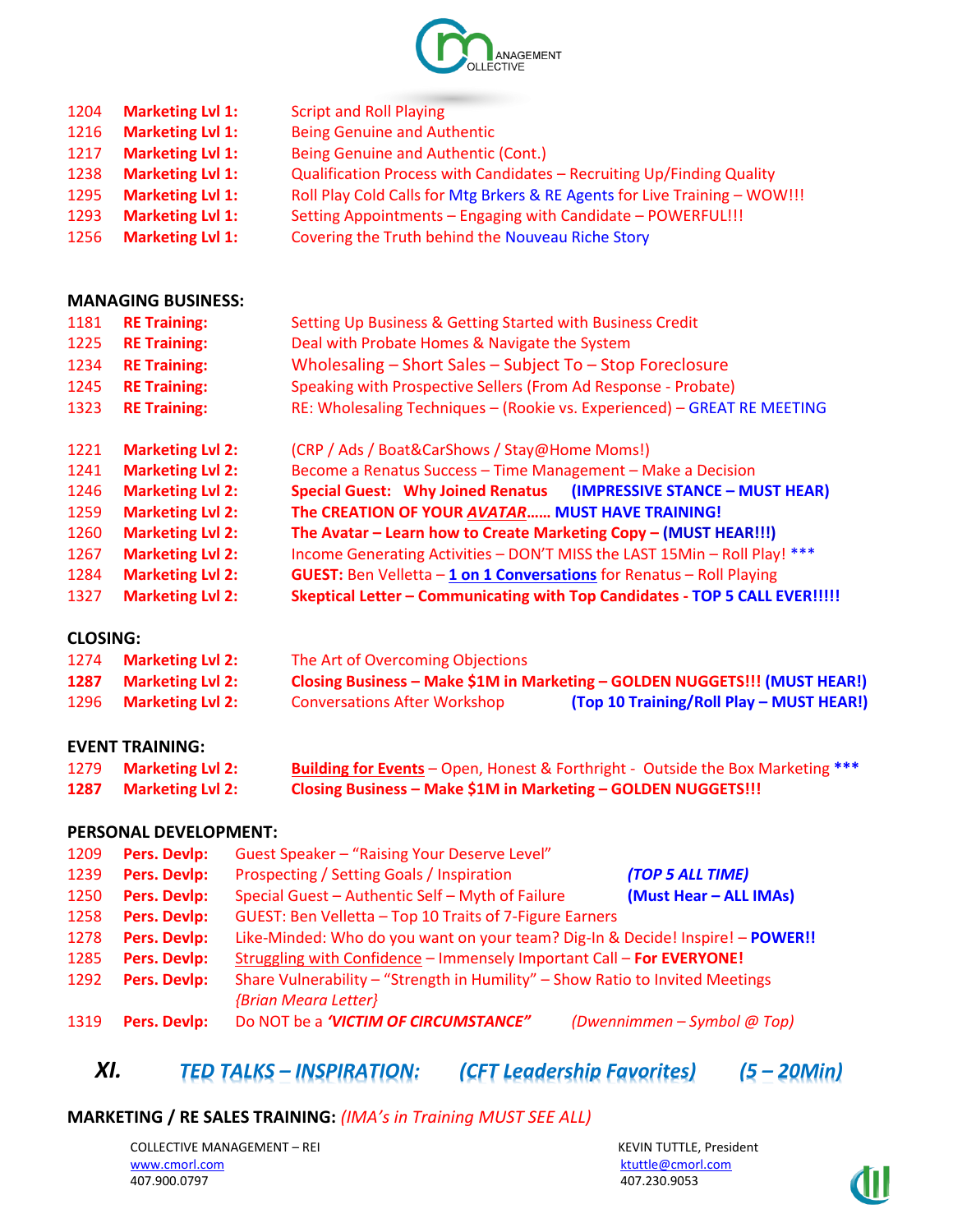

| Jia Jiang:              | What I learned from 100 Days of Rejection | (15 Min)           |
|-------------------------|-------------------------------------------|--------------------|
| <b>Celeste Headlee:</b> | 10 Ways to have a Better Conversation     | $(12 \text{ Min})$ |
| <b>Julian Treasure:</b> | 5 Ways to Listen Better                   | $(8$ Min $)$       |
| <b>Matt Cutts</b>       | Try Something New for 30 Days             | $(4$ Min $)$       |
| Amy Cuddy:              | Your Body Language May Shape Who You Are  | $(21$ Min $)$      |
| Ok Go                   | How to Find a Wonderful Idea              | $(17$ Min $)$      |

#### **MOTIVATION:**

| Dan Pink:                 | The Puzzle of Motivation                             | $(18$ Min $)$     |
|---------------------------|------------------------------------------------------|-------------------|
| <b>Simon Sinek:</b>       | How Great Leaders Inspire Action - The Golden Circle | $(18$ Min $)$     |
| <b>Ric Elias</b>          | 3 Things I Learned While My Plane CRASHED            | $(5 \text{ Min})$ |
| Joachim de Posada         | Don't Eat the Marshmallow                            | $(6$ Min $)$      |
| <b>Drew Dudley</b>        | <b>Everyday Leadership</b>                           | $(6$ Min $)$      |
| <b>Kelly McGonigal</b>    | <b>How to Make Stress Your Friend</b>                | $(14$ Min $)$     |
| <b>TEDxSF Mel Robins:</b> | How to stop screwing yourself over!                  | (21Min)           |
| <b>Sarah Lewis</b>        | Embrace the Near Win! - Mastery                      | (11Min)           |
| <b>Tony Robbins</b>       | Why we do what we do                                 | (21Min)           |
| <b>Tim Harford</b>        | <b>How Frustration Can Make Us More Creative</b>     | (15Min)           |

#### [It's Not about the Nail](https://www.youtube.com/watch?v=-4EDhdAHrOg) **- Provided by Woody Woodward – Hilarious & Poignant**

*Moral: Listen, Seeking Validation and Don't Pre-judge the Problem*

### **Talks to watch for Speaking Ideas & Techniques:** *Designed for Renatus Presenters to IMPROVE: {I.e. Tuttle's Favorite Talks for public speaking}*

| <b>Chris Anderson</b>           | TED's Secret to Great Public Speaking                | $(8 \text{ Min})$ |
|---------------------------------|------------------------------------------------------|-------------------|
| <b>Ken Robinson</b>             | How to Escape Education's Death Valley               | $(19$ Min $)$     |
| <b>Casey Brown</b>              | Know your worth, and then ask for it                 | $(8 \text{ Min})$ |
| <b>Bobby McFerrin</b>           | "World Science Festival" - Expectations & Your Brain | (3 Min)           |
| <b>TJOP</b>                     | Finding Your Live's Purpose - Passion                | (5Min)            |
| Rise & Shine (WAKE UP)<br>30Min |                                                      |                   |

### *XII. SUCCESS MEETINGS (Great for Candidates): (Ron Inman Webinars)*

| Topic                                                                                                                          |
|--------------------------------------------------------------------------------------------------------------------------------|
| Realtor to Attorney to Investor/REI Income passes Attorney Income - Raised \$570K for deal                                     |
| REI Income creates profits greater than many people's annual                                                                   |
| Member of the LIT (Leadership In Training) - Story, Deals, Education benefit pre-Renatus                                       |
| Special Ed Teacher – $1^{st}$ Deal \$75K Profit using OPM (Other Peoples' Money) – Proud Man!!!                                |
| Jim Homes & Debbie Worthington 1 <sup>st</sup> RE Deal w/in 1 Mo. - Jim SKEPTICAL at first. Helping People facing Foreclosure. |
| Once started with Renatus - Payed of \$34K Debt within 10 Months using Education                                               |
| 26 Yr. Old - Made \$40K on 1 <sup>st</sup> Deal - Love                                                                         |
| Turned Trials to Triumph - Over \$100K coming automatically                                                                    |
| Pre-Renatus REIs - Got Renatus Education - Turned into Multi-Mill Develop Project                                              |
| 1 Yr w/ Renatus $-3$ <sup>rd</sup> F&F + Rental Income + Marketing Income<br>***                                               |
| Cash Flow King - !!!! How to build cash-flow - new car for life                                                                |
| ***<br>Pre-Auction Property Lists (MASSIVE INFORMATION - BENEFIT FOR EVERYONE)                                                 |
|                                                                                                                                |

COLLECTIVE MANAGEMENT – REI KEVIN TUTTLE, President [www.cmorl.com](http://www.cmorl.com/) [ktuttle@cmorl.com](mailto:ktuttle@cmorl.com) ktuttle@cmorl.com ktuttle@cmorl.com ktuttle@cmorl.com 407.900.0797

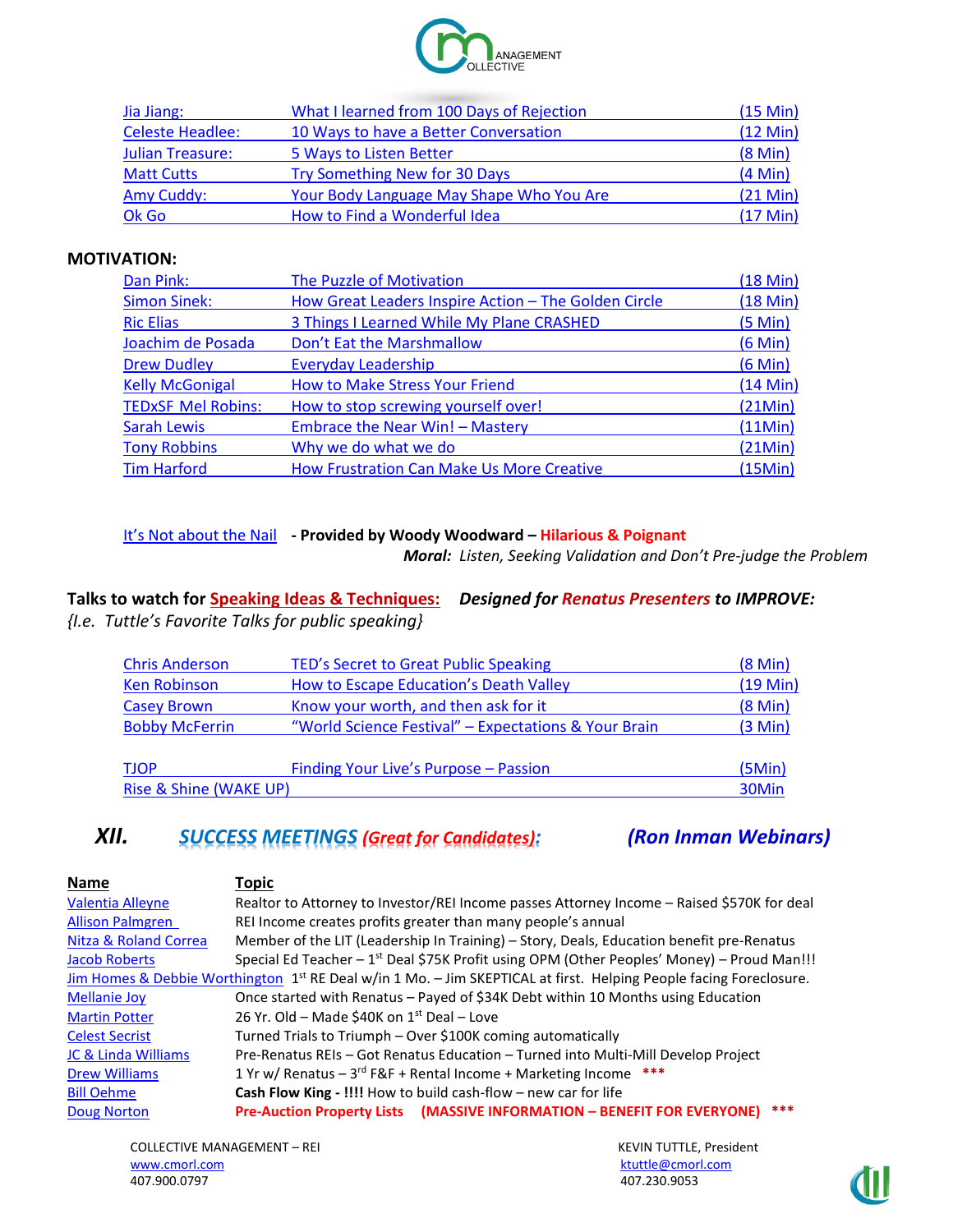

| <b>Brian &amp; Wendy Bullock</b> | 3 Deals - Multi-Fam - Over \$1M Profit - Used ALL Courses - Investor Capital ***       |
|----------------------------------|----------------------------------------------------------------------------------------|
| <b>Maria Streeter</b>            | (Miami, FL) - Reengaged - Velocity Banking - Mortgage Background                       |
| <b>Stephen Quinn</b>             | 1 Yr. in Business - 2 Great Deals                                                      |
| Dr. Nate Lambert                 | Next Level Investing / 4 Buckets of Wealth (TOP 10 - FOR SURE!) ***                    |
| Dr. G. Lawrence                  | Starting over at 64 - Made \$1M in Renatus                                             |
| Sam Kwak                         | Left College – Upset he Knew More than Professors – Due to Renatus Education           |
| <b>Mitch Nelson</b>              | Accelerating your Path for Income w/ Real Estate & Marketing - *** POWERFUL !!!! Top 5 |

## *XIII. FOUNDERS WEBINARS: (Bob Snyder Webinars)*

| 061516 | <b>FOUNDERS</b> | <b>Bob Snyder</b> | James Wortman - College Student                                       |
|--------|-----------------|-------------------|-----------------------------------------------------------------------|
| 042417 | <b>FOUNDERS</b> | <b>Bob Snyder</b> | Chris White & Michael Huggins - Top 10 Founder's EVER!!!              |
| 050117 | <b>FOUNDERS</b> | <b>Bob Snyder</b> | Mitch Nelson - Ideal Sales Environment                                |
| 052217 | <b>FOUNDERS</b> | <b>Bob Snyder</b> | Megan Christensen - Analyzing Business Credit                         |
| 071717 | <b>FOUNDERS</b> | <b>Bob Snyder</b> | Dr. Nate Lambert $-$ \$100K/Mo off FB & Giving Back $-$ Top 3 Ever!!! |

# *XIV. REGIONALS SCHEDULE*

- [IL REGIONALS -](http://www.nationwidebdg.com/il-regionals-chicago/19757595) Chicago Sept 8 & 9 *Fri, September 8, 20179:00 AM - 5:00 PM*
- [GA REGIONALS -](http://www.nationwidebdg.com/ga-regionals-atlanta-sept-15-16) Atlanta Sept 15 & 16 *Fri, September 15, 20179:00 AM - 5:00 PM*
- [CA REGIONALS -](http://www.nationwidebdg.com/ca-regionals-southern-ca-sept-22-23) Southern CA Sept 22 & 23 *Fri, September 22, 20179:00 AM - 5:00 PM*
- [UT REGIONALS -](http://www.nationwidebdg.com/ut-regionals-salt-lake-city-oct-6-7) Salt Lake City Oct 6 & 7 *Fri, October 6, 20179:00 AM - 5:00 PM*
- [NY REGIONALS -](http://www.nationwidebdg.com/ny-regionals-new-york-city-oct-13-14) New York City Oct 13 & 14 *Fri, October 13, 20179:00 AM - 5:00 PM*
- [AZ REGIONALS -](http://www.nationwidebdg.com/az-regionals-scottsdale-oct-27-28) Scottsdale Oct 27 & 28 *Fri, October 27, 20179:00 AM - 5:00 PM*
- [DC REGIONALS -](http://www.nationwidebdg.com/dc-regionals-jersa-delphia-nov-3-4) Jersa-Delphia Nov 3 & 4 *Fri, November 3, 20179:00 AM - 5:00 PM*
- [HI REGIONALS -](http://www.nationwidebdg.com/hi-regionals-oahu-nov-10-11) Oahu Nov 10 & 11 *Fri, November 10, 20179:00 AM - 5:00 PM*
- CA REGIONALS Sacramento [Nov 16 & 17 \(Thurs/Fri\)](http://www.nationwidebdg.com/ca-regionals-sacramento-nov-16-17-thursfri) *Thu, November 16, 20179:00 AM - 5:00 PM*
- NATIONALS Salt Lake City March 22 [Train the Trainer](http://www.nationwidebdg.com/nationals-salt-lake-city-march-22-train-the-trainer) *Thu, March 22, 20189:00 AM - 5:00 PM*
- [2018 NATIONAL Conference -](http://www.nationwidebdg.com/2018-national-conference-salt-lake-city-march-23-24) Salt Lake City March 23 & 24 *Fri, March 23, 20189:00 AM - 5:00 PM*

COLLECTIVE MANAGEMENT – REI KEVIN TUTTLE, President [www.cmorl.com](http://www.cmorl.com/) [ktuttle@cmorl.com](mailto:ktuttle@cmorl.com) ktuttle@cmorl.com ktuttle@cmorl.com ktuttle@cmorl.com

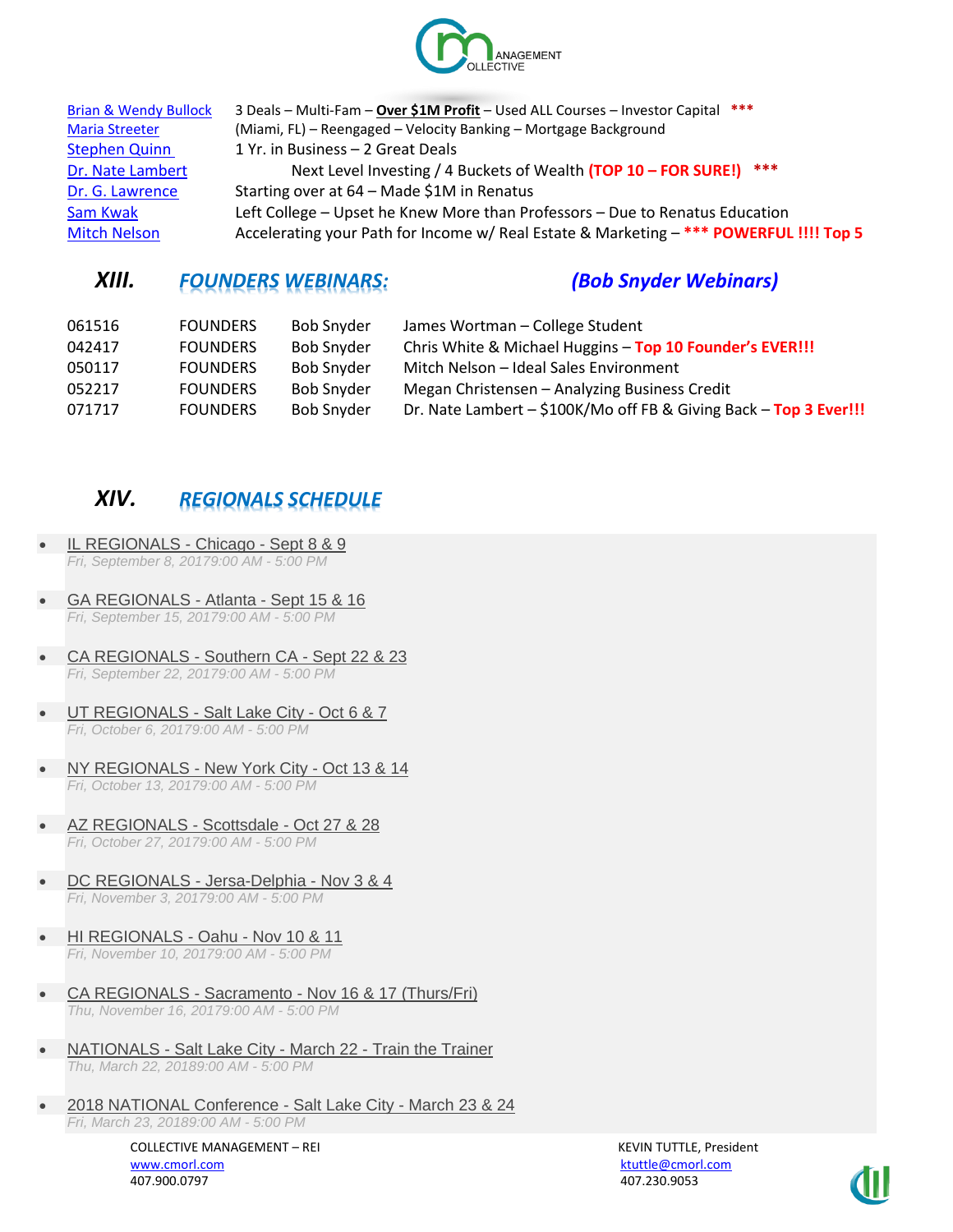

### *WHAT IS 'THE WEP'?*

Welcome **ALL NEW MEMBERS** who have just subscribed to *The Weekly Empowerment Proclamation* (WEP). This periodical is designed specifically for you! Its intent is to help you become more efficient with your business; whether your community commitment is F/T, or you're working toward that objective until you fire your boss.

| <b>DEFINITIONS:</b>  |                                                                                                                                                                      |
|----------------------|----------------------------------------------------------------------------------------------------------------------------------------------------------------------|
| Empowerment:         | The capacity of individuals to take control of their circumstances to achieve their goals<br>through the exercise of power born from an ongoing educational process. |
| <b>Proclamation:</b> | An official announcement dealing with a matter of great importance.                                                                                                  |

| <b>Objective:</b> | Decipher, Determine and Disseminate powerful pieces of intellectual capital from both, the<br>national community and publicly revered sources, for the sole purpose of sparking inspiration. |
|-------------------|----------------------------------------------------------------------------------------------------------------------------------------------------------------------------------------------|
| Goal:             | Continually empower others through providing intellectual tools specifically developed for the<br>betterment of the team as a whole.                                                         |
| Strategy:         | Finding the Forest through the Trees: (How to drink from a Fire-Hose)<br>Deliver & share 'sole-purpose' intellectual capital which provides clarity of direction toward the<br>common goal.  |

#### **TIME & COMMITMENT:**

CFT's commitment to the Objective, Goal and Strategy listed above will help you find the time for selfimprovement as you turn your car, gym, bedroom, pool deck or even the lawn mower into your personal